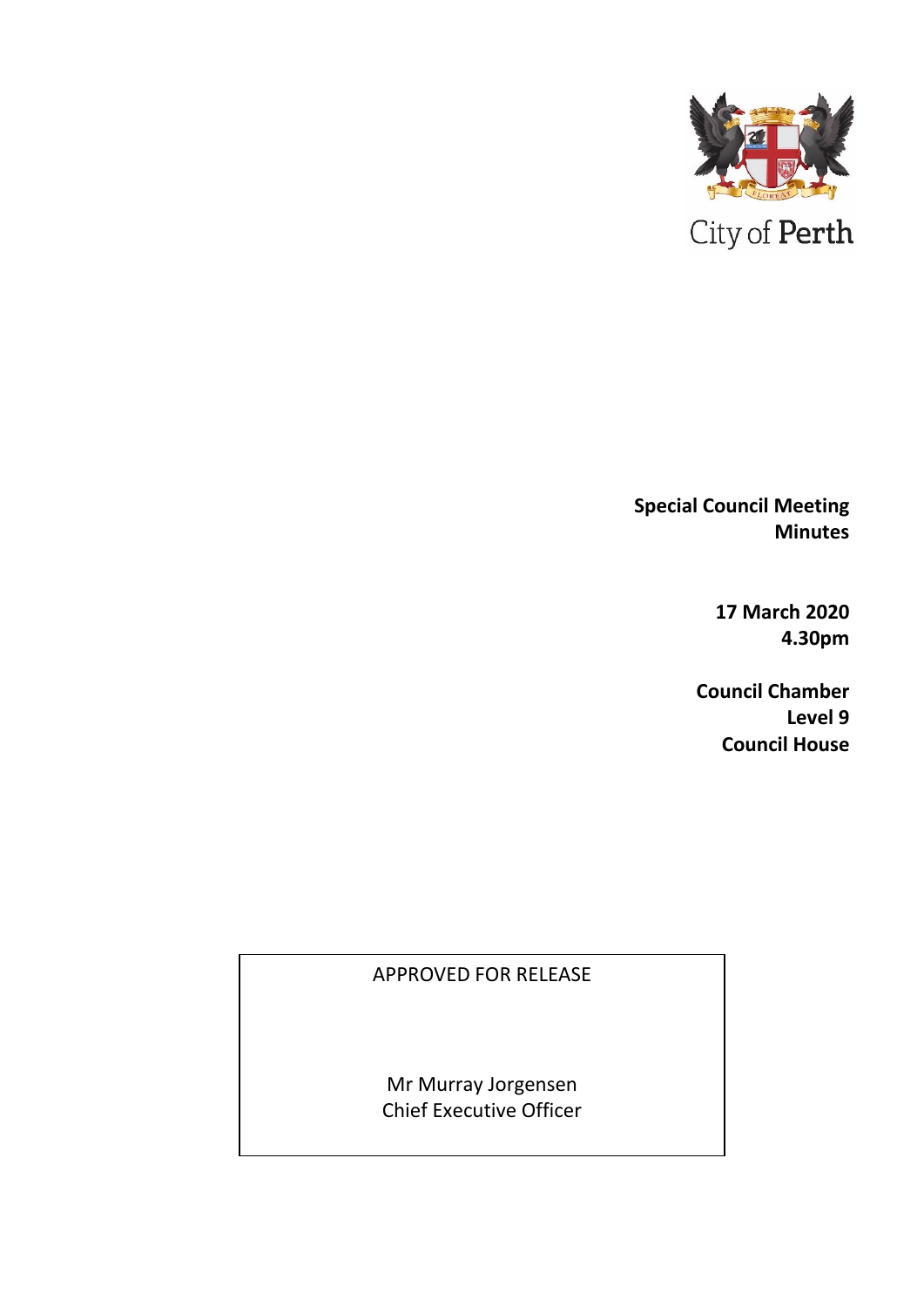

City of Perth

**Special Council Meeting Minutes**

> **17 March 2020 4.30pm**

**Council Chamber Level 9 Council House**

Minutes to be confirmed at the next Ordinary Council meeting.

| THESE MINUTES ARE HEREBY CERTIFIED AS CONFIRMED |  |
|-------------------------------------------------|--|
| <b>Presiding Member's Signature</b>             |  |
|                                                 |  |
| DATE:                                           |  |
|                                                 |  |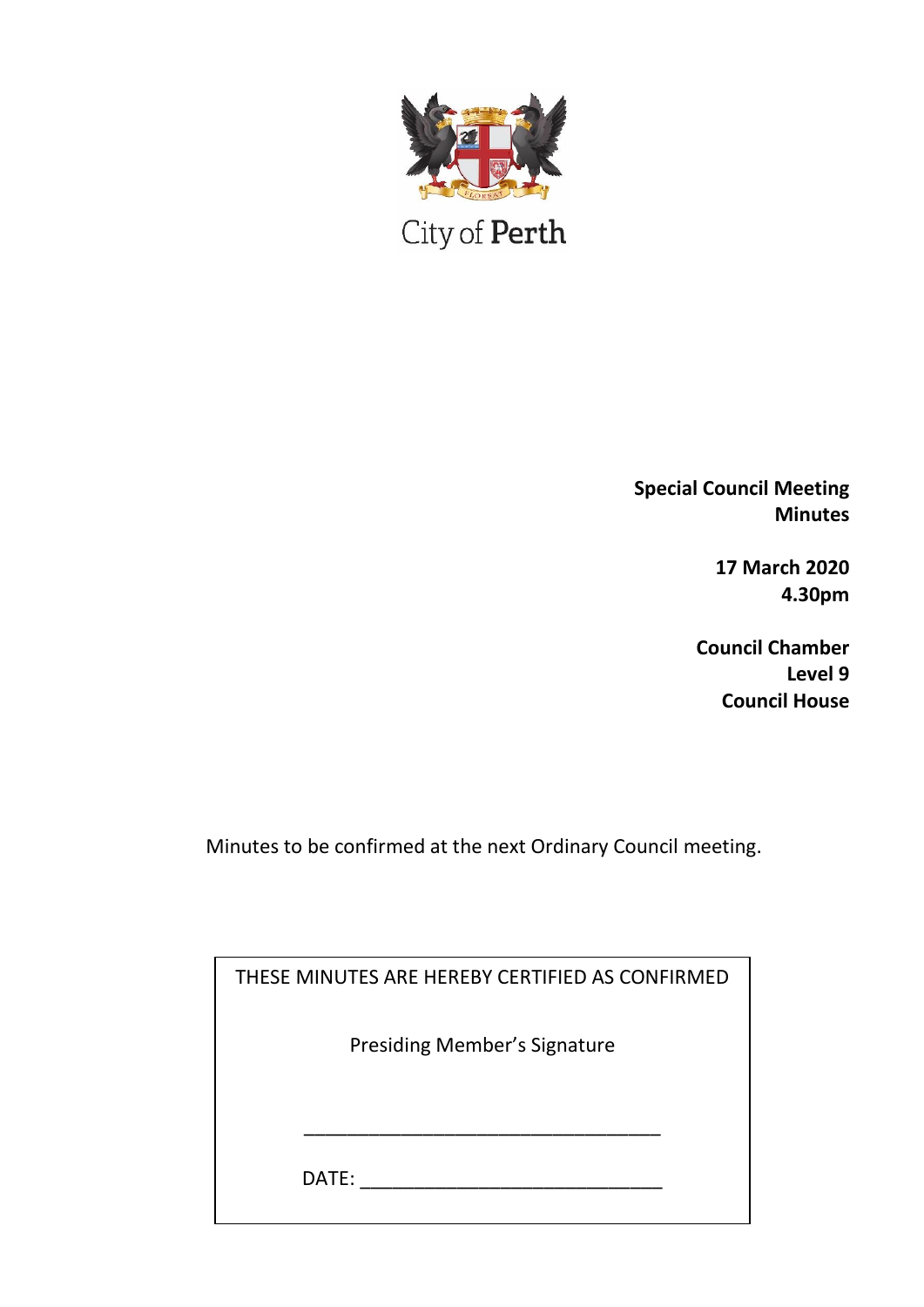# **Order of Business**

#### **Item**

- **1. Prayer/Acknowledgement of country**
- **2. Declaration of opening**
- **3. Apologies**
- **4. Question time for the public**
- **5. Disclosures of interests**

#### **6. Matters for which the meeting may be closed**

In accordance with Section 5.23(2) of the *Local Government Act 1995,* to preserve the confidentiality of Confidential Item 7.4, it was recommended that Council resolve to close the meeting to the public prior to discussion of the item.

| Item No. | <b>Item Title</b>                          | Reason            |
|----------|--------------------------------------------|-------------------|
| 7.4      | Confidential Item - Art Basel Cities Perth | $s5.23(2)(c)$ and |
|          |                                            | (e)(i)            |

#### **7. Items to be considered**

| Item No. | <b>Item Title</b>                                        | Page |
|----------|----------------------------------------------------------|------|
| 7.1      | Budget Transfer - Roe Street Enhancement - Detailed      | 6    |
|          | Design                                                   |      |
| 7.2      | City's response to COVID-19 (Coronavirus) (Verbal update | 10   |
|          | only)                                                    |      |
| 7.3      | Notice of Motion from Chair Commissioner Hammond         | 12   |
| 7.4      | Confidential Item - Art Basel Cities Perth               | 15   |

#### **8. Closure**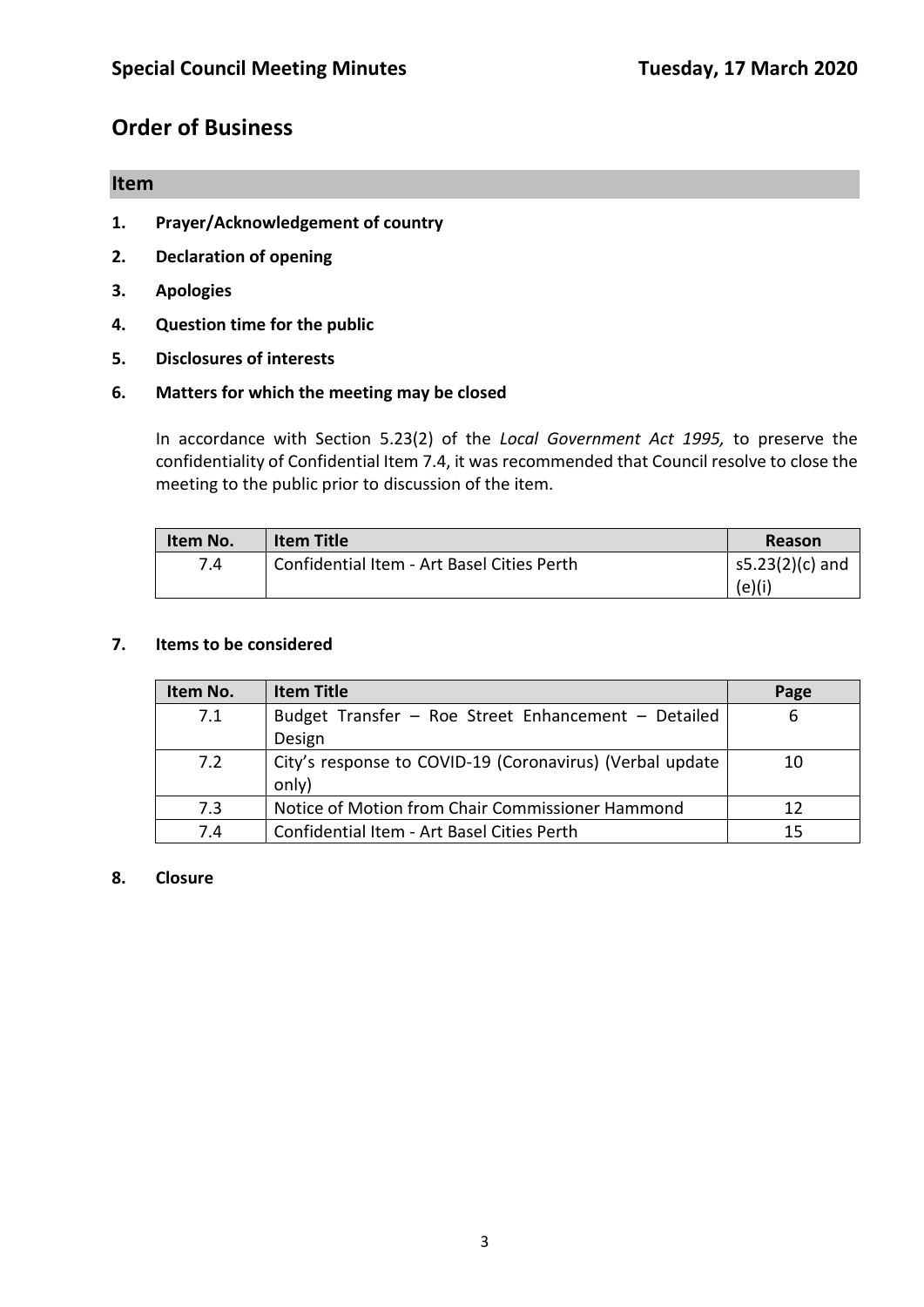Minutes of the Special Council Meeting of the City of Perth held in the Council Chamber, Level 9, Council House, 27 St Georges Terrace, Perth on Tuesday, 17 March 2020.

#### **Members in attendance**

Deputy Chair Commissioner Gaye McMath Presiding Member Commissioner Len Kosova

#### **Officers in attendance**

| Mr Murray Jorgensen      | <b>Chief Executive Officer</b>                       |
|--------------------------|------------------------------------------------------|
| Mr Bill Parker           | <b>General Manager Corporate Services</b>            |
| Ms Anne Banks-McAllister | <b>General Manager Community Development</b>         |
| Mr Chris Kopec           | <b>General Manager Infrastructure and Operations</b> |
| Mr Jayson Miragliotta    | General Manager Planning and Economic Development    |
| Ms Siobhan Rippington    | Governance Coordinator                               |
| Ms Ashlee Rutigliano     | Governance Officer                                   |

#### **Observers**

Eight members of staff No members of the public No members of the media

### **1. Prayer/Acknowledgment of Country**

The Chief Executive Officer read the prayer.

The Deputy Chair Commissioner read the Acknowledgement of Country.

### **2. Declaration of opening**

**4.33pm** The Deputy Chair Commissioner declared the meeting open.

### **3. Apologies**

Chair Commissioner Andrew Hammond

### **4. Question time for the public**

Nil

### **5. Disclosures of interest**

Nil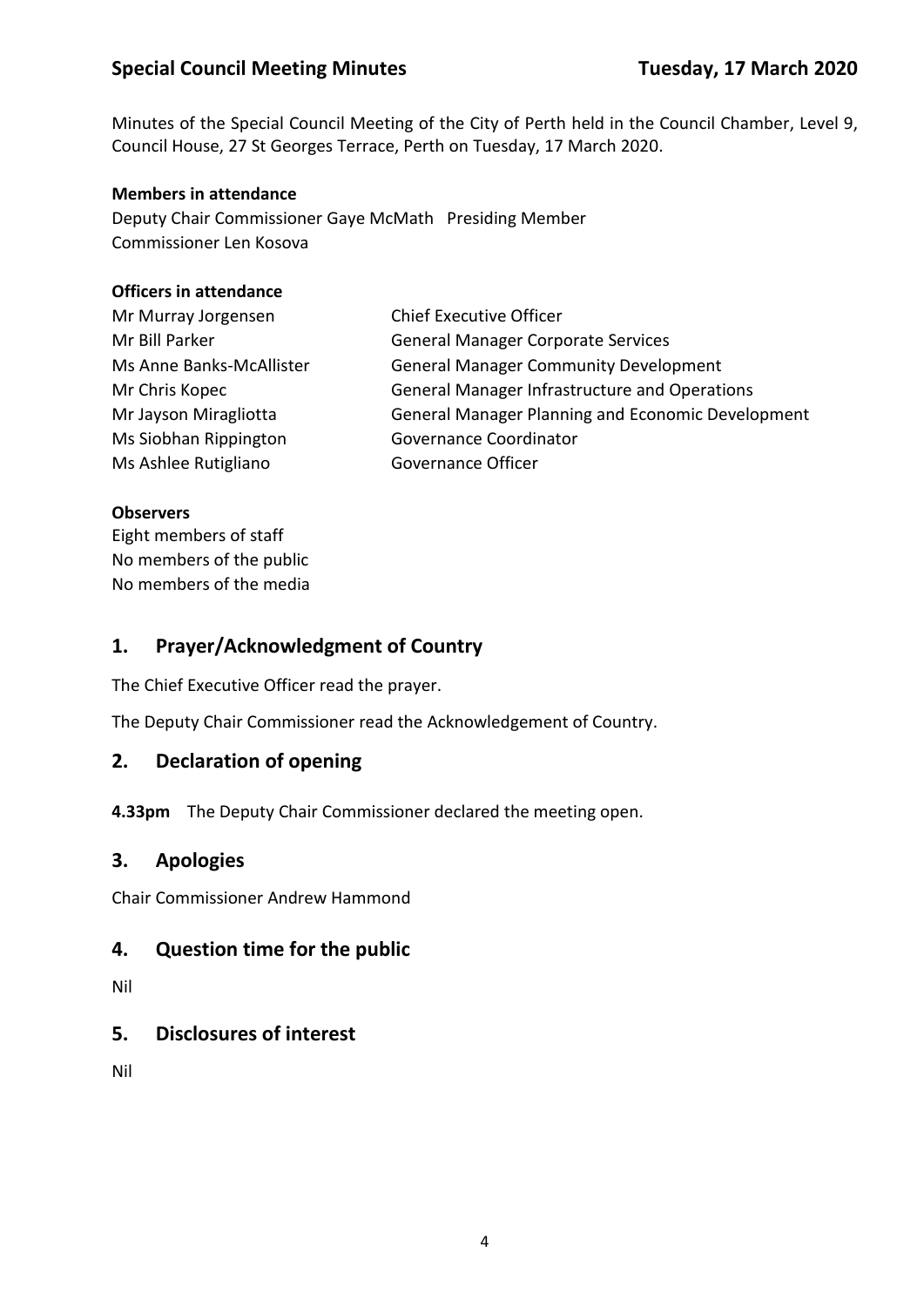## **6. Matters for which the meeting may be closed**

In accordance with Section 5.23(2) of the *Local Government Act 1995,* to preserve the confidentiality of Confidential Item 7.4, it was recommended that Council resolve to close the meeting to the public prior to discussion of the item.

| Item No. | <b>Item Title</b>                          | Reason       |
|----------|--------------------------------------------|--------------|
| 7.4      | Confidential Item - Art Basel Cities Perth | s5.23(2)(c)  |
|          |                                            | and $(e)(i)$ |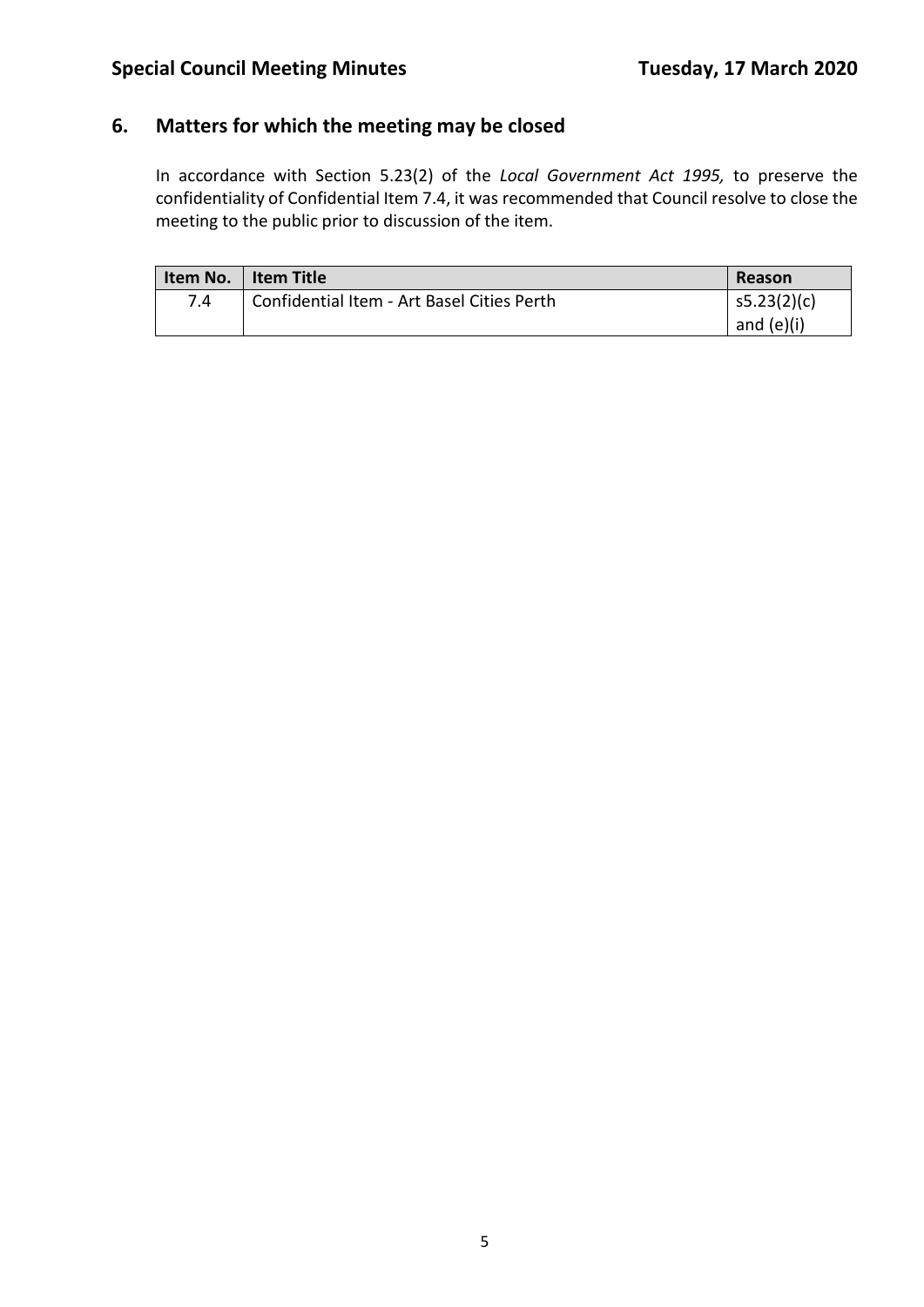## **7. Reports**

## **Item 7.1 – Budget Transfer – Roe Street Enhancement – Detailed Design**

| <b>File reference</b>                       | P1026458-2                                                |  |
|---------------------------------------------|-----------------------------------------------------------|--|
| <b>Report author</b>                        | Siew Teng Tan, Senior Design Engineer                     |  |
| <b>Other contributors</b>                   | Bing Lim, Acting Manager Construction                     |  |
| <b>Reporting Service Unit and Alliance</b>  | Infrastructure<br>Infrastructure<br>and<br>Assets,<br>and |  |
|                                             | Operations                                                |  |
| <b>Report author disclosure of interest</b> | Nil                                                       |  |
| Date of report                              | 13 March 2020                                             |  |
| <b>Nature of Council's role</b>             | Executive                                                 |  |
| <b>Voting requirement</b>                   | <b>Absolute Majority</b>                                  |  |
| Attachment/s                                | Nil                                                       |  |

### **Purpose**

This report seeks Council approval for a budget amendment of the transfer of \$500,000 from surplus capital funding to the Roe Street Enhancement Project to undertake detailed design work in the financial year 2019/20 (previously scheduled to commence in financial year 2020/21).

## **Background**

At its meeting held on 17 December 2019, Council approved the Roe Street Final Masterplan 2019. As reported, construction is scheduled to commence mid-2021, with completion expected by the end of 2022. The streetscape enhancement works will commence following underground service installations in Roe Street for Perth City Link development lots by DevelopmentWA planned to commence mid-2020. The City will coordinate with DevelopmentWA to minimise construction time, costs and disruption to adjacent businesses and the public.

## **Details**

DevelopmentWA will be undertaking underground services works along Roe Street from August 2020 to February 2021. An opportunity has been identified to bring forward the City's construction program to coincide with DevelopmentWA's works. The benefits of tying in the City's Roe Street Enhancement Project with DevelopmentWA's works include economies of scale and construction efficiencies, as well as minimising disruption to adjacent businesses and the public. The revised construction commencement date of August 2020 is dependent on a detailed design being undertaken by that time.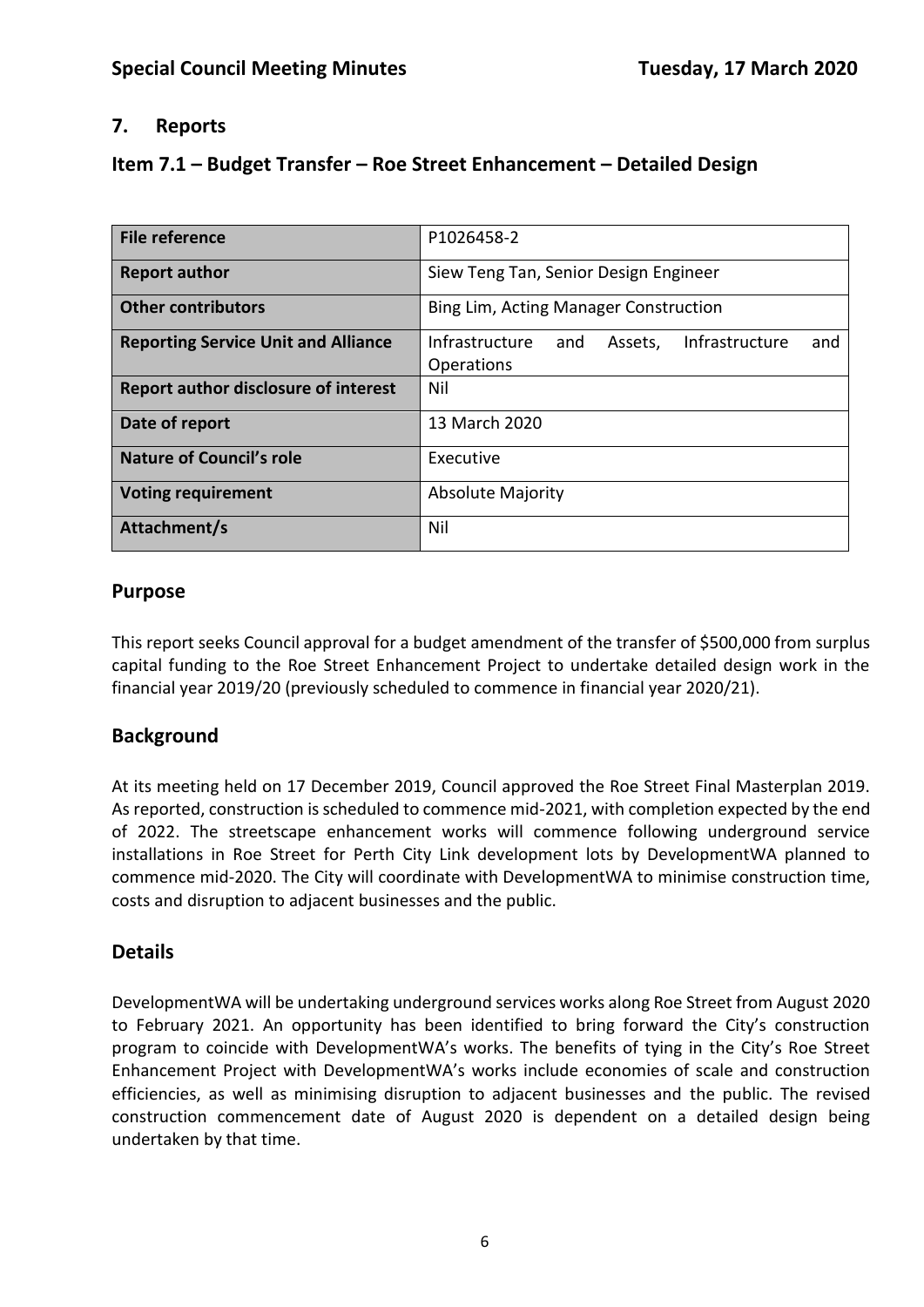These works are proposed to be conducted under existing City of Perth contract 032-17/18 – Transport Planning, Engineering and Modelling.

#### **Stakeholder engagement**

Consultation with key stakeholders including DevelopmentWA, Department of Transport and Main Roads WA were undertaken from March to June 2019. Feedback during the revised Masterplan stakeholder and community engagement process has indicated a high level of support for the enhancement and the proposed changes.

#### **Strategic alignment**

#### Strategic Community Plan

This item addresses the community's vision for the future and specifically the following Aspiration and Strategic Objective(s) contained in the Strategic Community Plan 2019 – 2029:

| <b>Aspiration:</b>          | Place                                                                                                       |
|-----------------------------|-------------------------------------------------------------------------------------------------------------|
| <b>Strategic Objective:</b> | To facilitate and advocate road connectivity to wider Metropolitan Perth<br>and within city neighbourhoods. |

The Roe Street Enhancement Project will improve connectivity between the city and Northbridge. It aims to encourage the community and businesses to make use of the new spaces available.

### **Legal and statutory implications**

Connection with mandates in the *City of Perth Act 2016*

8(1)(c) - to continuously improve the services and facilities provided to the community, visitors and tourists

#### **Risk implications**

| <b>Impact of decision</b> |        |  |
|---------------------------|--------|--|
| <sup>1</sup> Organisation | Medium |  |
| Community                 | Medium |  |

| <b>Risk domain</b>           | <b>Consequence</b> | Likelihood | <b>Risk rating</b> |
|------------------------------|--------------------|------------|--------------------|
| Financial                    | Moderate           | Possible   | Medium             |
| Reputation and               | Moderate           | Possible   | Medium             |
| <b>External Stakeholders</b> |                    |            |                    |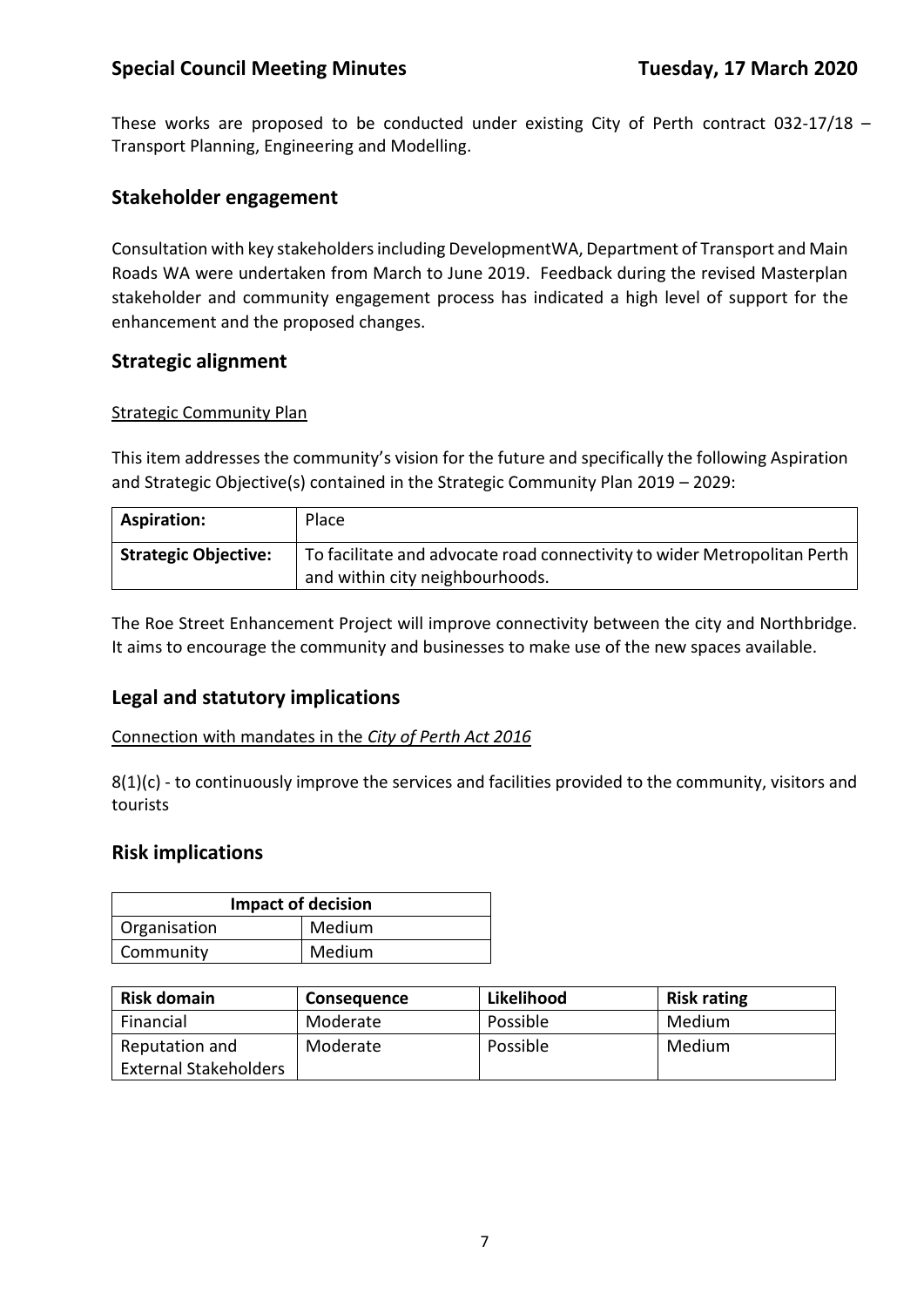The key risks associated with not delivering the Roe Street Enhancement Project in conjunction with DevelopmentWA works are financial and reputational. The community would be disrupted twice (two road closures for two projects over a short period of time) and the duplication of construction activities (eg. mobilisation/demobilisation, traffic management etc) would occur.

## **Approval implications**

Should Council choose not to approve the budget for bringing forward detailed design, the above risks will be realised.

### **Financial implications**

#### Not within existing budget

The financial implications associated with this report will require an amendment to the 2019/20 budget as follows:

| <b>Account number:</b>                           | PJ3009-10225-1000-7230 |
|--------------------------------------------------|------------------------|
| <b>Description:</b>                              | Roe Street Upgrade     |
| <b>Account type (Operating/Capital/Reserve):</b> | Capital                |
| <b>Current budget:</b>                           | \$210,150              |
| Adjustment:                                      | \$500,000              |
| <b>Amended budget:</b>                           | \$710,150              |
| Impact on the budget position:                   | Unfavourable           |

An indicative allocation of \$10 million has been made for the Roe Street project in the Long Term Financial Plan. This allocation is mirrored in the draft 2020/21 budget which is currently being developed. Accelerating the design funding requirement into the last quarter of the 2019/20 financial year rather than 2020/21 will not have any material adverse impact on the City's cash flow or financial position.

### **Policy references**

9.6 – Budget Variations 9.7 – Purchasing

### **Comments**

Whilst the Roe Street Enhancement project could be delivered to its original program, it is recommended that this be brought forward to mitigate financial and reputational risks. To ensure construction can begin by August 2020, a budget of \$500,000 to complete the detailed design is required for the 2019/20 financial year.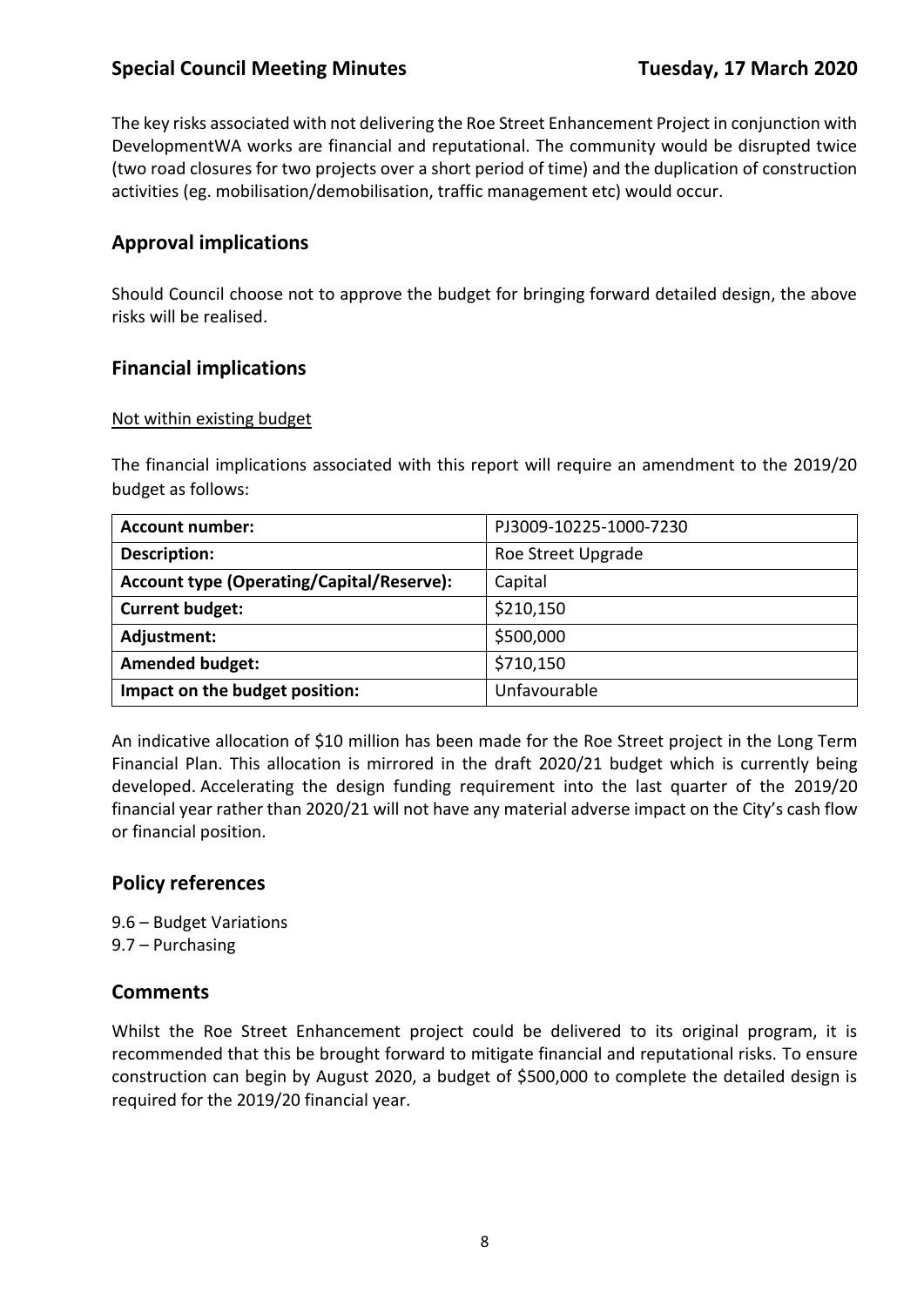### **Officer Recommendation and Council Resolution**

**Moved:** Commissioner Kosova **Seconded:** Commissioner McMath

That Council APPROVES a budget transfer of \$500,000 from the forecast 2019/20 capital surplus to PJ10225 Roe Street Enhancement Project for the purpose of undertaking detailed design work in the 2019/20 financial year.

#### **CARRIED BY AN ABSOLUTE MAJORITY 2 / 0**

**For:**  Commissioner Kosova Commissioner McMath

**Against:** 

Nil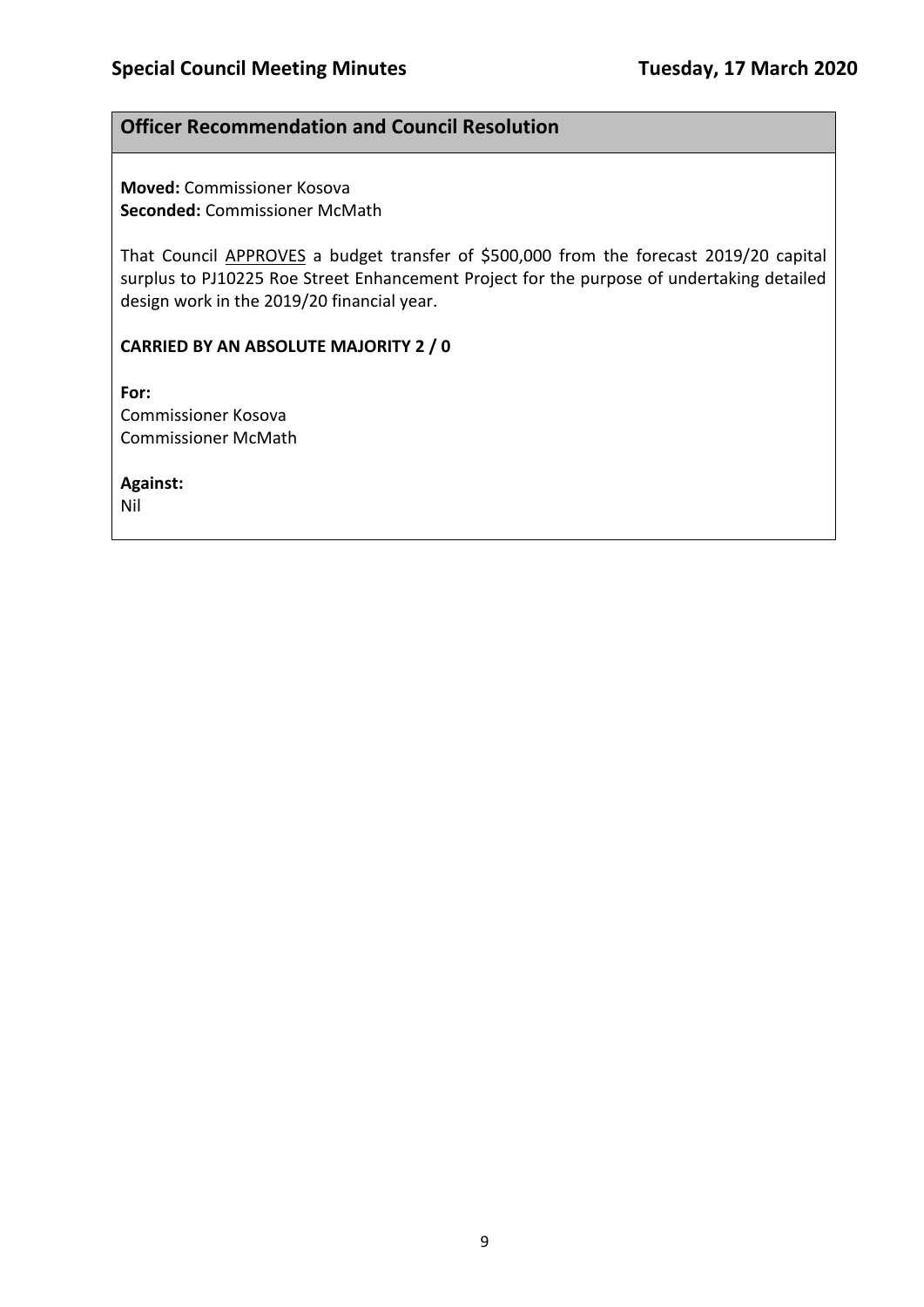## **Item 7.2 – City's response to COVID-19 (Coronavirus) (Verbal update only)**

### **The General Manager Community Development gave a verbal update on the City's response to COVID-19 (Coronavirus):**

The City of Perth is responding proactively to the threat of COVID-19. We have implemented a dedicated cross alliance Taskforce that is implementing a detailed action plan to mitigate the impacts of the virus on the City, its people and the services provided to the community.

The City's Executive Leadership Team (ELT) is actively overseeing the implementation of our COVID-19 action plan and I am the Incident Director under the Council's legislated Emergency Management Responsibilities. All our work and advice is guided by the Department of Health.

Our response to managing the impacts of COVID-19 is based on the following principles:

- The City's primary focus is on protecting the health and safety of our staff, visitors, residents and business within the city while maintaining essential services;
- The City's action plan is aimed at flattening the infection curve that will minimise the impact on the health system and the community through promoting the need for social distancing;
- The City's response planning and information to staff and the public is being framed to ensure consistency with the daily and hourly advice and direction from international, national and state health authorities;
- The City is also ensuring that decisions do not place any additional burden on businesses that are already facing the enormous challenges of COVID-19; and
- The City is actively encouraging customers to access services using technology-based platforms and investigating ways other services can be delivered using web-based conferencing and social media platforms.

As we know, this is a fluid situation which is changing on a daily basis, however, we are prepared to adjust our approach as things change.

The key decisions that will impact on the community and the governance of the City involve the following:

### Council Meetings

- Council meetings will continue to remain open although we encourage members of the public to re-consider their attendance;
- Written submissions or questions will be accepted and read out at Council meetings on behalf of members of the public choosing not to attend in person; and
- Live streaming of Council meetings will be investigated.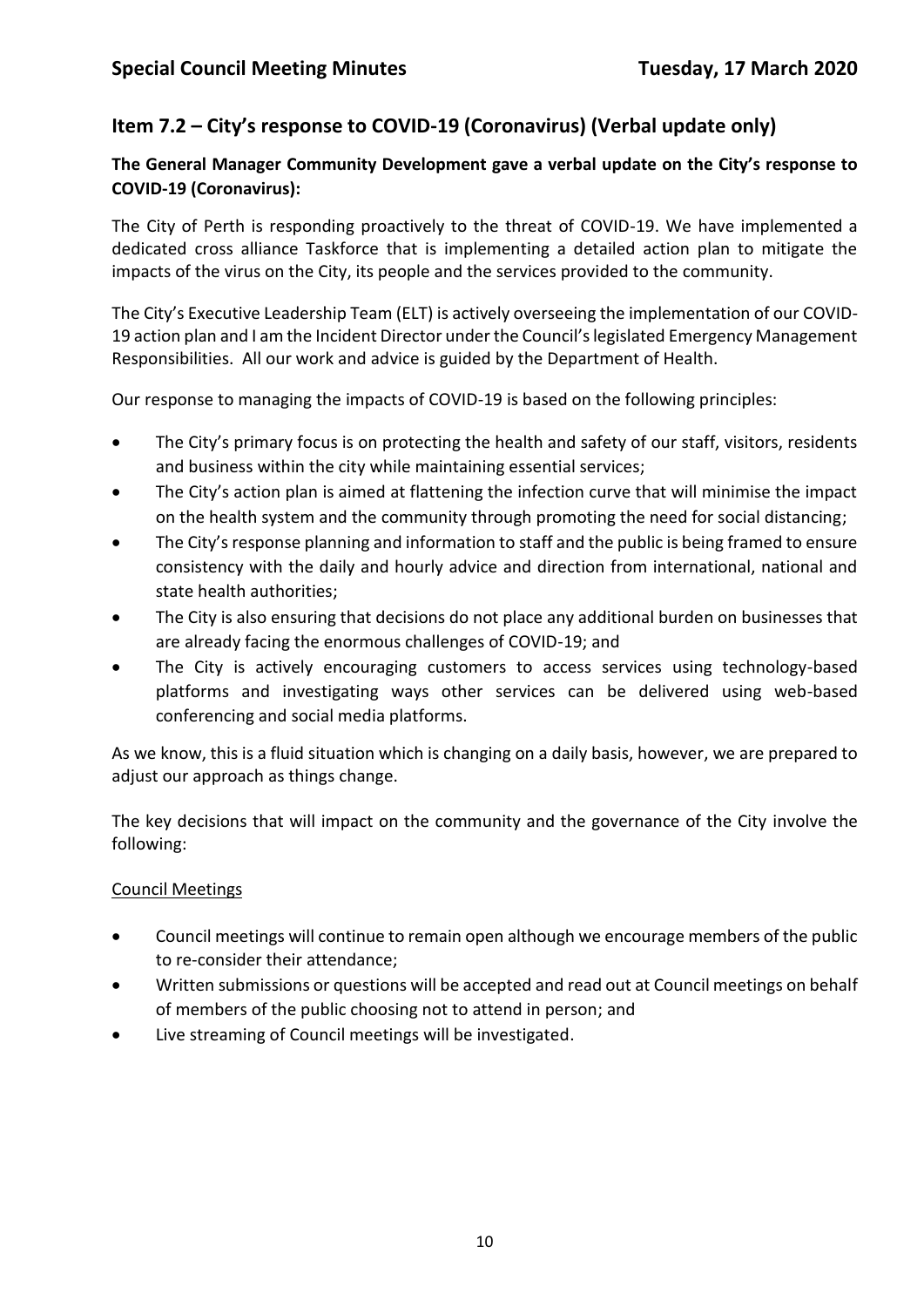#### Visitors to Council House

- We have created signage throughout Council House and other facilities that confirm new advice on self-isolation after international travel, respectfully declining entry if the visitor has returned from overseas in the past 14 days; and
- All staff to encourage visitors to conduct business over the phone, email or via videoconference.

#### Citizenship ceremonies and civic functions

We will provide applicants with the opportunity to have a citizenship ceremony on the clear understanding that only five applicants at a time would be processed, social distancing protocols would be in place, no guests would be allowed and there would be no after function or interaction. It could even take place outdoors weather permitting.

For those applicants that are not urgent, nor out of time, or would prefer a full ceremony they will be advised to hold off until mid-May when we can review the situation.

#### **Events**

In line with the National ban on events with more than 500 people (internal and external events), the City is working with event organisers to manage this process and identify opportunities to minimise negative impacts, including those events receiving sponsorship from the City. Many events are being cancelled across the City by community groups and event companies.

#### Community Facilities

The City is working to keep community facilities and services operating including implementing practical social distancing and preventative health protocols. We are constantly monitoring any changes that may require some facilities to close and this will be done in the context of our concern for the health and safety of both our clients and staff. This includes the City Place Community Centre, the City Rest Centre, the Perth Town Hall and the Perth Public Library.

In the interest of the health and safety of our values volunteers, the iCity kiosk will be closed from tomorrow. Static information will be available at the Kiosk and a customer service number will be displayed for assistance from the City's Customer Experience Centre.

The City will be guided by advice from the Health Department with regard to the Child Care Centre.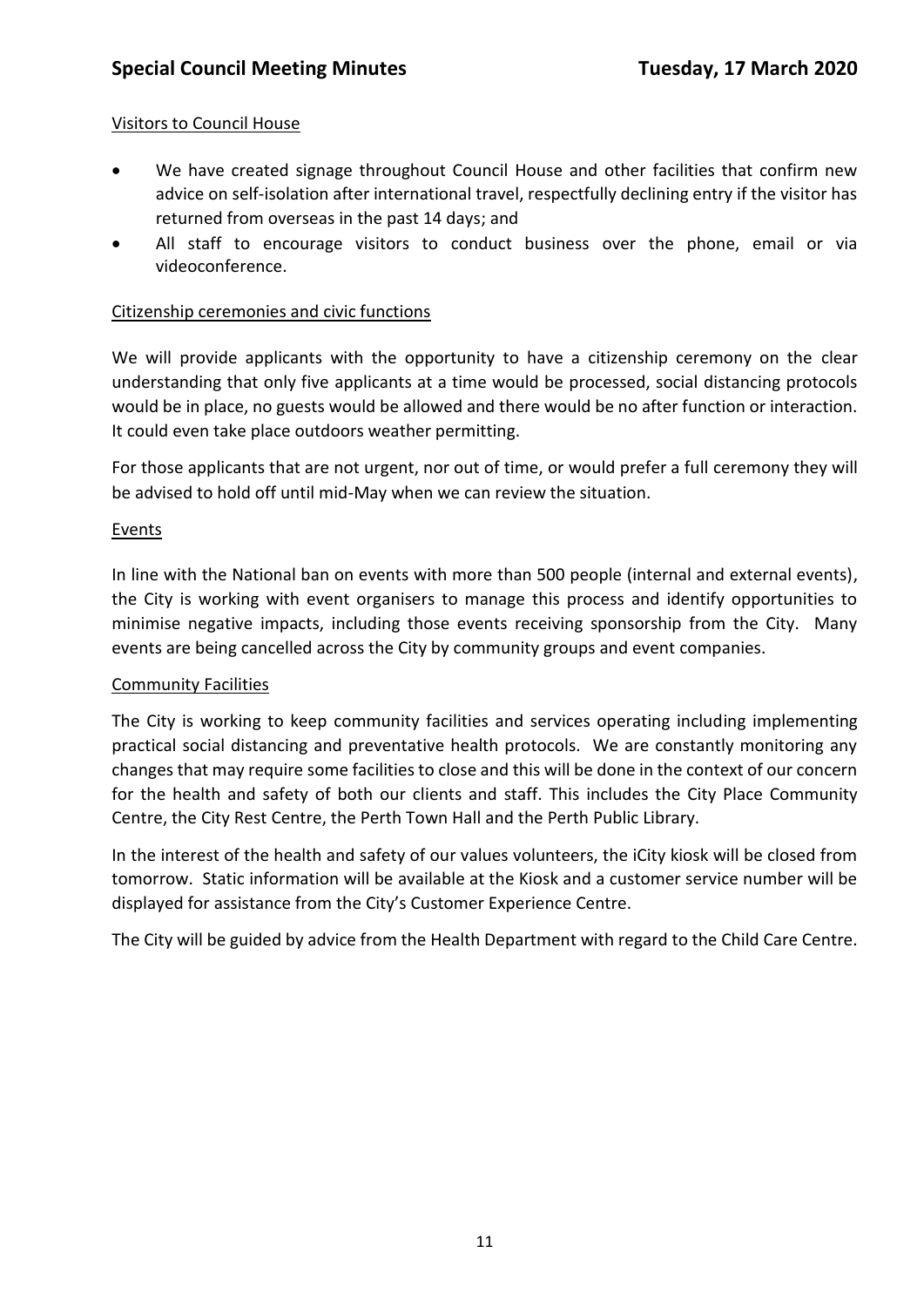## **Item 7.3 – Notice of Motion**

The following notice of motion was received from Chair Commissioner Andrew Hammond.

#### **Notice of Motion**

That in response to the COVID-19 fiscal stimulus measures implemented by the Federal and State Governments, the Chief Executive Officer:

- 1. INVESTIGATES the implications of extending the free parking trial during April, May and June 2020;
- 2. INVESTIGATES the implications associated with developing a destination tourism marketing campaign that targets regional populations visiting / holidaying in the Perth CBD; and
- 3. PREPARES a report for Council consideration at the March Ordinary Council Meeting.

#### **Procedural Motion**

**Moved:** Commissioner Kosova **Seconded:** Commissioner McMath

That the meeting now adjourn momentarily, for the period of time required for Commissioner Kosova to confirm he has received authorisation in writing from Chair Commissioner Hammond to move the notice of motion.

### **CARRIED 2 / 0**

**For:**  Commissioner Kosova Commissioner McMath

#### **Against:**

Nil

#### **Reason:**

Clause 4.12(4)(a) of the *Standing Orders Local Law 2009* states '*A motion of which notice has been given is to lapse unless - (a) the member who gave notice, or another member authorised by him or her in writing, moves the motion when called on'*.

**4.55pm** Meeting adjourned.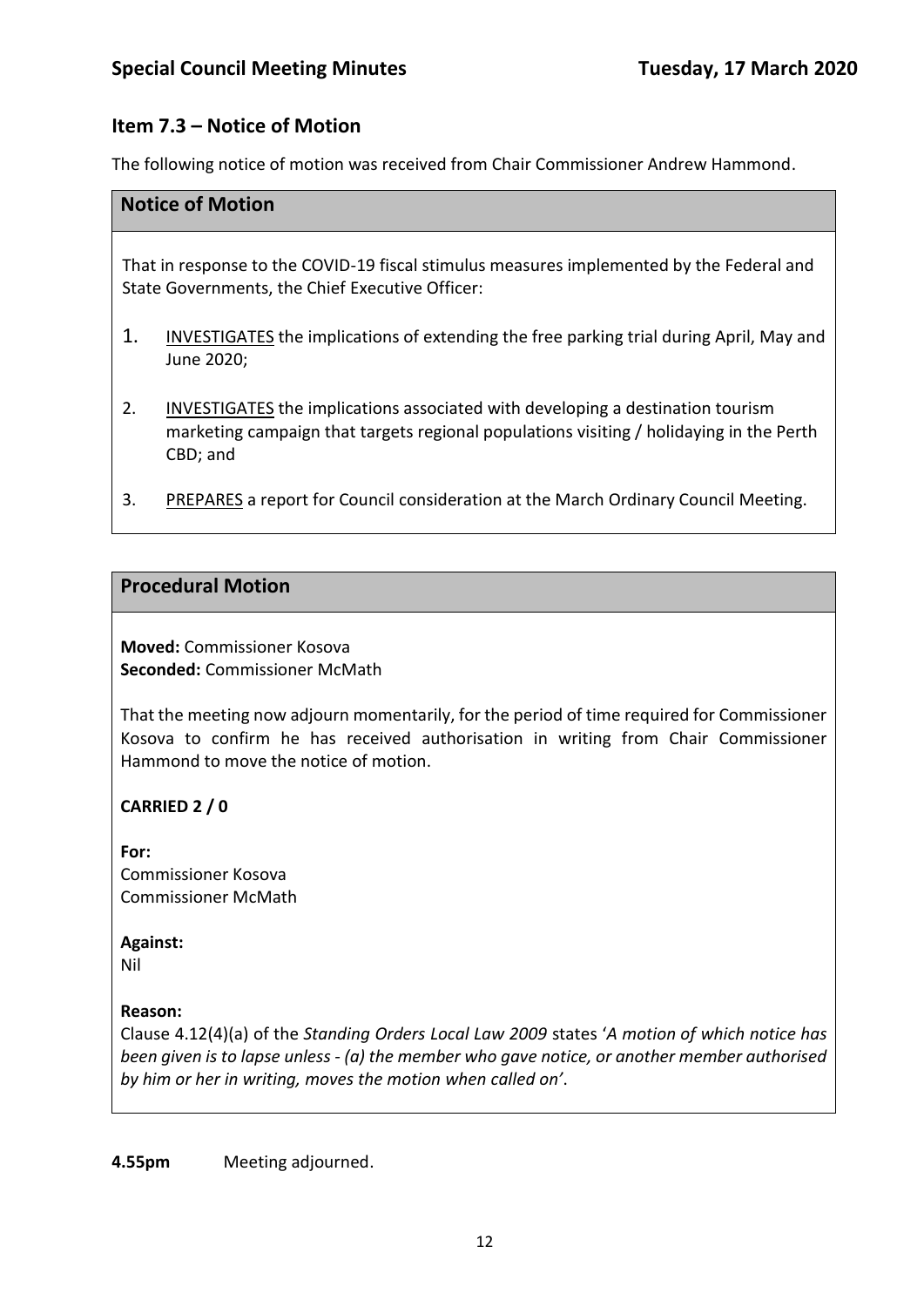**5.07pm** The Presiding Member declared the meeting open.

#### **Item 7.3 – Notice of Motion**

The following notice of motion was received from Chair Commissioner Andrew Hammond.

#### **Notice of Motion**

That in response to the COVID-19 fiscal stimulus measures implemented by the Federal and State Governments, the Chief Executive Officer:

- 1. INVESTIGATES the implications of extending the free parking trial during April, May and June 2020;
- 2. INVESTIGATES the implications associated with developing a destination tourism marketing campaign that targets regional populations visiting / holidaying in the Perth CBD; and
- 3. PREPARES a report for Council consideration at the March Ordinary Council Meeting.

#### **Amendment and Council Resolution**

**Moved:** Commissioner Kosova **Seconded:** Commissioner McMath

That in response to the COVID-19 fiscal stimulus measures implemented by the Federal and State Governments, the Chief Executive Officer:

- 1. INVESTIGATES the implications of extending the free parking trial during April, May and June 2020;
- 2. INVESTIGATES the implications associated with developing a destination tourism marketing campaign that targets regional populations visiting / holidaying in the Perth CBD;
- 3. In consultation with affected stakeholders, INVESTIGATES other measures that could be implemented by the City of Perth to protect public health and safety and support in managing the impacts of COVID-19 on our residents, businesses and visitors; and
- 4. PREPARES a report for Council consideration at the March Ordinary Council Meeting.

#### **CARRIED 2 / 0**

**For:**  Commissioner Kosova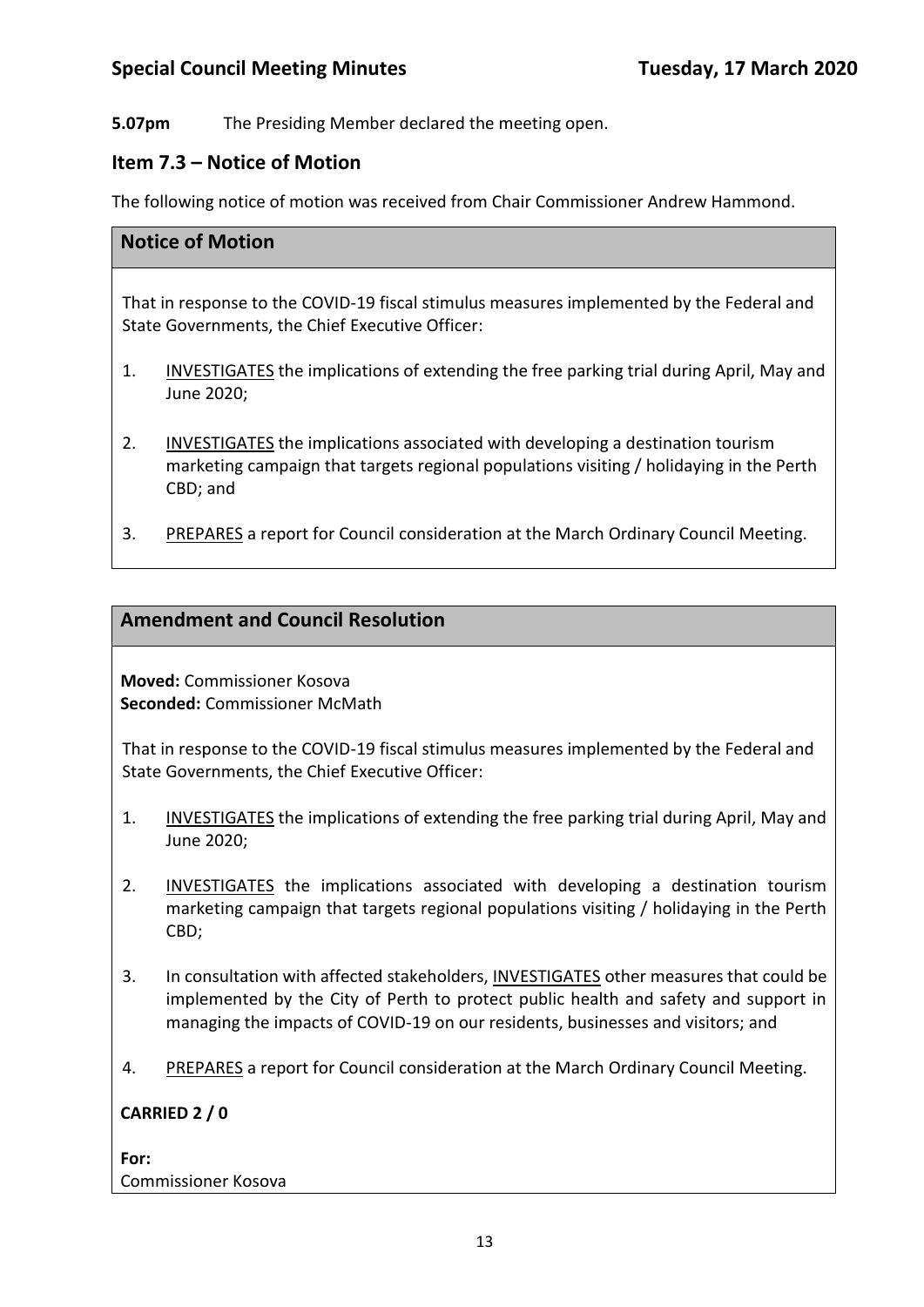Commissioner McMath

#### **Against:**

Nil

#### **Reason:**

To formally request that the City consults with stakeholders regarding measures to protect public health and support managing the effect of COVID-19.

# **Motion to close the meeting to the public**

#### **Council Resolution**

**Moved:** Commissioner Kosova **Seconded:** Commissioner McMath

That Council RESOLVES to close the meeting to the public to consider Confidential Item 7.4 in accordance with Section 5.23(2) of the *Local Government Act 1995*.

**CARRIED 2 / 0**

**For:**  Commissioner Kosova Commissioner McMath

**Against:** 

Nil

**5.12pm** The meeting was closed to the public.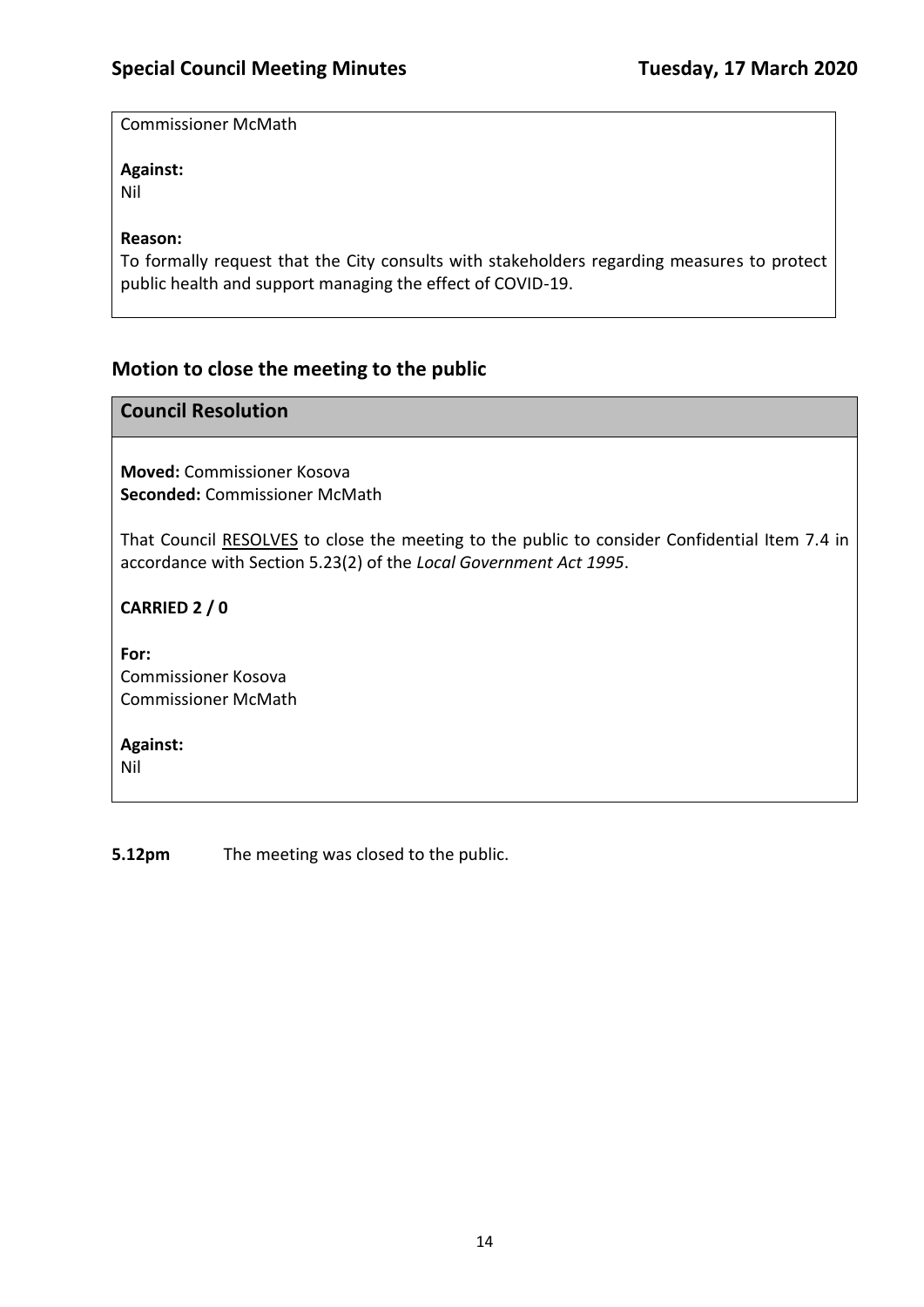## **Confidential Item 7.4 – Art Basel Cities Perth**

| File reference                              | P1037499                                            |  |
|---------------------------------------------|-----------------------------------------------------|--|
| <b>Report author</b>                        | Tabitha McMullan, Alliance Manager Activation and   |  |
|                                             | <b>Cultural Experience</b>                          |  |
| <b>Other contributors</b>                   | Bianca Galipo, Cultural Development Officer         |  |
| <b>Reporting Service Unit and Alliance</b>  | Activation and<br>Cultural<br>Experience, Community |  |
|                                             | Development                                         |  |
| <b>Report author disclosure of interest</b> | Nil                                                 |  |
| Date of report                              | 5 March 2020                                        |  |
| <b>Nature of Council's role</b>             | Executive                                           |  |
| <b>Voting requirement</b>                   | <b>Absolute Majority</b>                            |  |
| Attachment/s                                | Nil                                                 |  |

### **In accordance with Section 5.23(2)(c) and (e)(i) of the** *Local Government Act 1995***, this item is confidential and was distributed to Commissioners under separate cover.**

On Tuesday, 17 March 2020, the Administration issued a memorandum to Commissioners advising of a revised officer recommendation.

### **Revised Officer Recommendation**

That Council:

- 1. AGREES to cancel the Art Basel Cities Project; and
- 2. APPROVES an amendment to the 2019/20 budget to recognise \$300,000 in income and \$150,000 in expenditure associated with the cancellation of this project.

#### **Reason:**

The implications associated with COVID-19 has cast some uncertainty over the City being in a position to find a funding partner and significantly progress the project in accordance with the agreed schedule.

The City will work closely with the Department of Local Government, Sport and Cultural Industries to identify the short term needs of the arts sector. If it is still deemed a priority by both parties and the sector, an application for funding to deliver the Art Basel Cities Project can be submitted in 2020/21.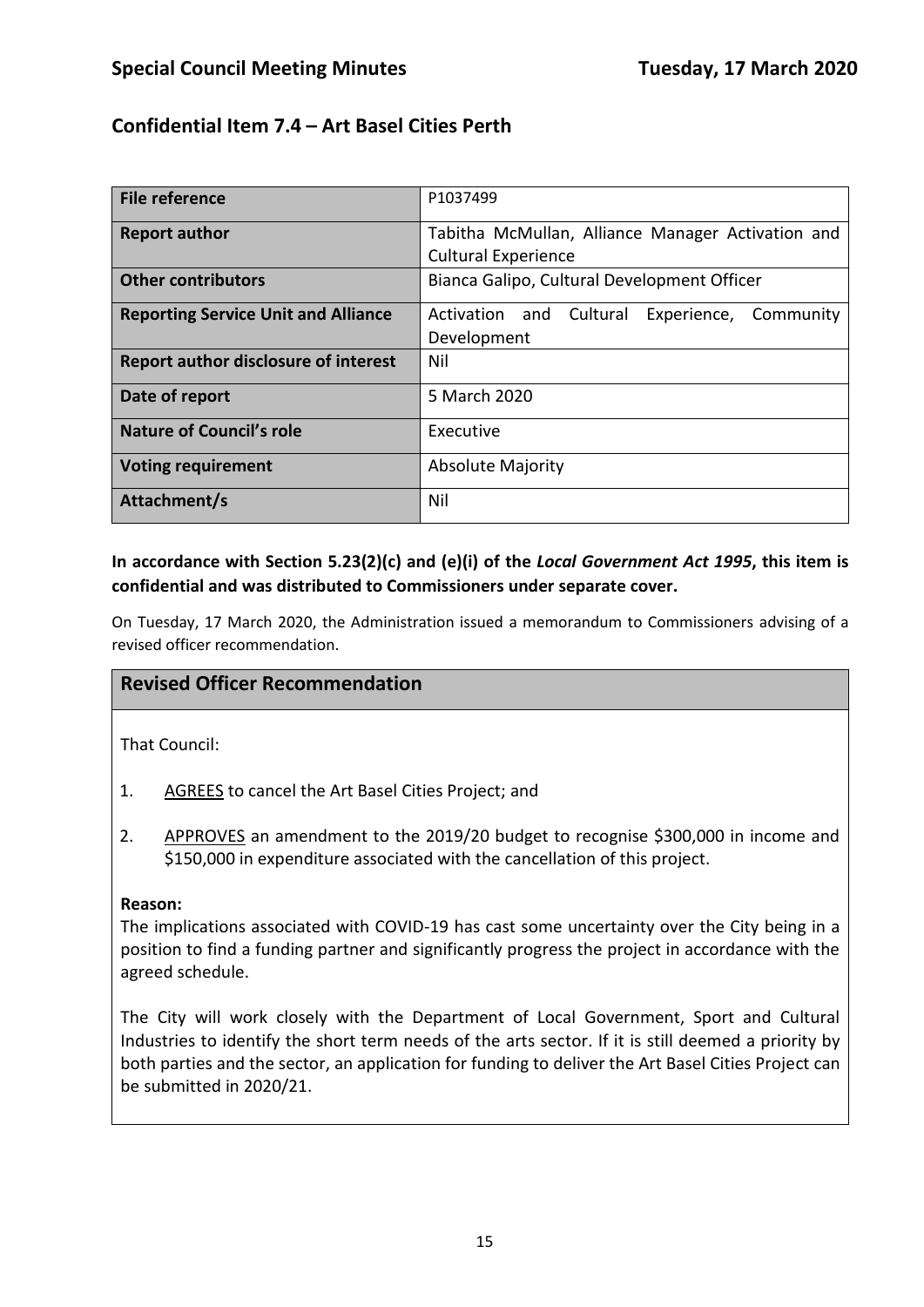### **Amendment and Council Resolution**

**Moved:** Commissioner Kosova **Seconded:** Commissioner McMath

That Council:

- 1. AGREES to cancel the Art Basel Cities Project; and
- 2. APPROVES an amendment to the 2019/20 budget to recognise \$300,000 in income and \$150,000 in expenditure, as a refund of the grant previously received from the Department of Local Government, Sport and Cultural Industries, associated with the cancellation of this project.

#### **CARRIED BY AN ABSOLUTE MAJORITY 2 / 0**

**For:**  Commissioner Kosova Commissioner McMath

**Against:** 

Nil

**Reason:** 

To clarify why an expenditure of \$150,000 is required.